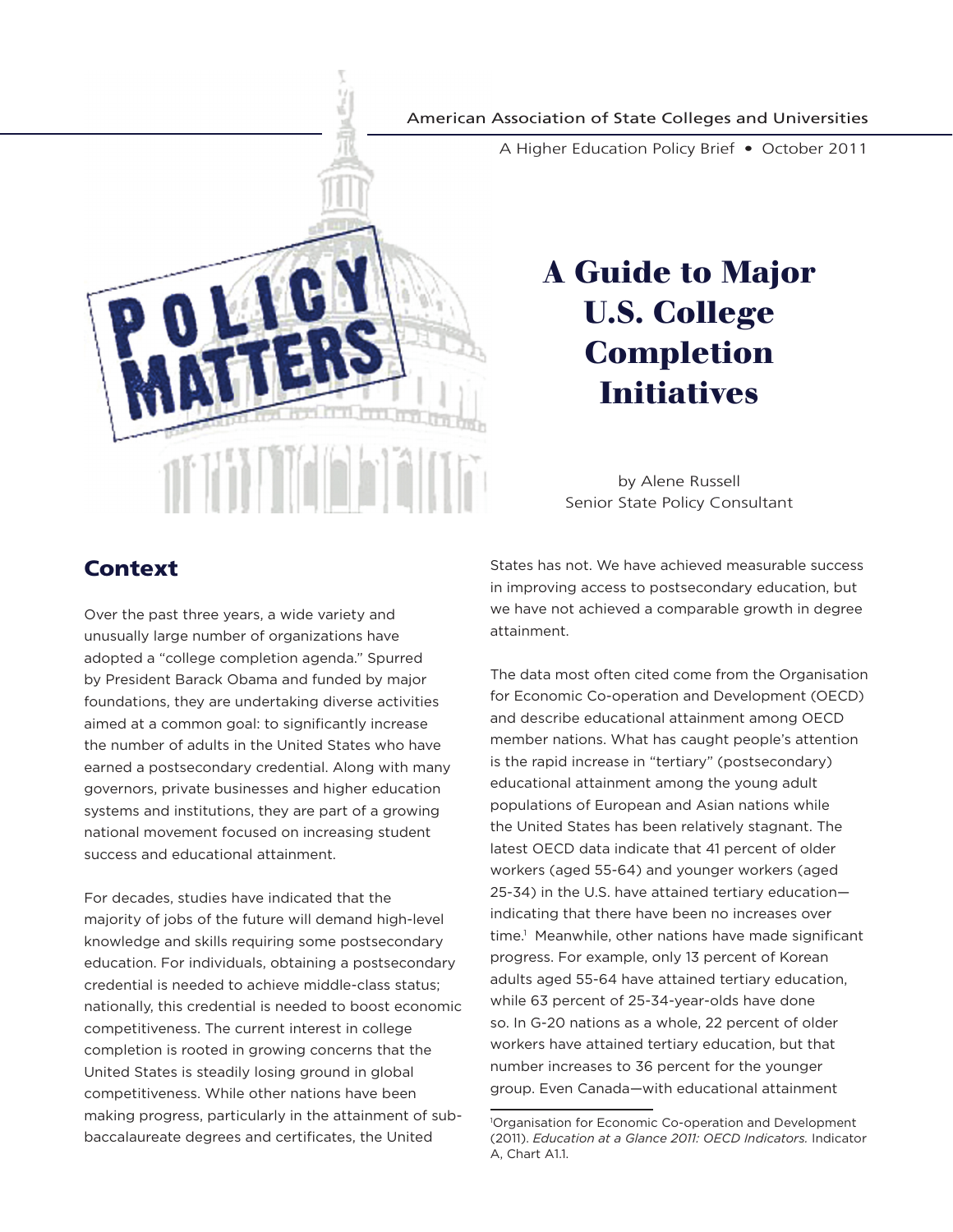comparable to the United States among older workers (41 percent)—has 56 percent of its younger workers with tertiary attainment. Put another way, because of its older workers, America still ranks in the top five most-educated G-20 countries; however, it ranks 15th among those ages 25-34, representing a significant decline.2 To make matters worse, recent projections from the National Center for Education Statistics (NCES) support the notion that the United States is not on track to make dramatic gains over the next decade in degrees conferred.3

Concerns about these trends have been moving this country from its traditional focus on increasing educational access to new interest in educational attainment. This is expressed not only in terms of institutional graduation rates, but also in terms of meeting state and national educational attainment goals. As such, the terminology has shifted from "access" goals to "college completion" goals.

This paper is intended as a guide to the myriad college completion initiatives that have arisen in recent years. First and foremost, it will help answer the *"Who? What? When? Where?* and *Why?"*  questions about this diverse array of projects. A second purpose is to provide some brief general observations about college completion activities. This paper focuses only on major national/regional college completion initiatives. It does not address the efforts of specific states, systems and institutions, nor does it cover initiatives focused primarily on access or college preparation that happen to contribute to completion.

# **Observations**

**The Obama administration has served as a catalyst to focus national attention on college completion, and it has explored new territory for the federal government in setting college completion goals.** 

In a joint session of Congress on February 24, 2009, President Obama set forth a goal that "by 2020,

America will once again have the highest proportion of college graduates in the world." Stating that threequarters of the fastest-growing occupations now require more than a high school diploma, the newly inaugurated president outlined this goal as part of his agenda to revive the nation's economy and "to build a new foundation for lasting prosperity." This speech has helped to define a national problem and to stimulate activity around the nation, as evidenced by the frequency with which the 2020 goal has been cited by a wide range of individuals and organizations.

Early on in his administration, the president proposed the American Graduation Initiative, a \$12 billion program that focused on community colleges, calling on them to increase their number of graduates by 50 percent. However, through political compromise related to passing the health care reform bill, only \$2 billion for career training was actually approved by Congress.

In March 2011, the administration released the *College Completion Tool Kit,* presenting seven "lowcost" action strategies for governors to consider. This document recognizes states as leaders in improving college completion, and indicates that the federal government "can provide a supporting role to accelerate and expand on that state-led work." In unveiling the tool kit, Vice President Biden called on each governor to host a state college completion summit, and announced a \$20 million grant program under the Fund for the Improvement of Postsecondary Education (FIPSE)'s Comprehensive Program to increase college success and improve productivity. To help governors develop their college completion plans, the administration released a table of "state targets"—the total number of college graduates that each state would need to achieve to be on target to meet the 2020 national goal.

The administration has proposed two additional programs in its FY 2012 budget. The \$123 million "First in the World" incentive program would support programs that accelerate learning, boost completion rates and hold down tuition. The \$50 million College Completion Incentive Grant program would fund states and institutions for undertaking systemic reforms that produce more college graduates.

<sup>2</sup>Sparks, S. (2011, September 13). U.S. Postsecondary Edge Shrinking Among G-20 Countries. *Education Week.*

<sup>&</sup>lt;sup>3</sup>National Center for Education Statistics (2011, September). *Projections of Education Statistics to 2020.*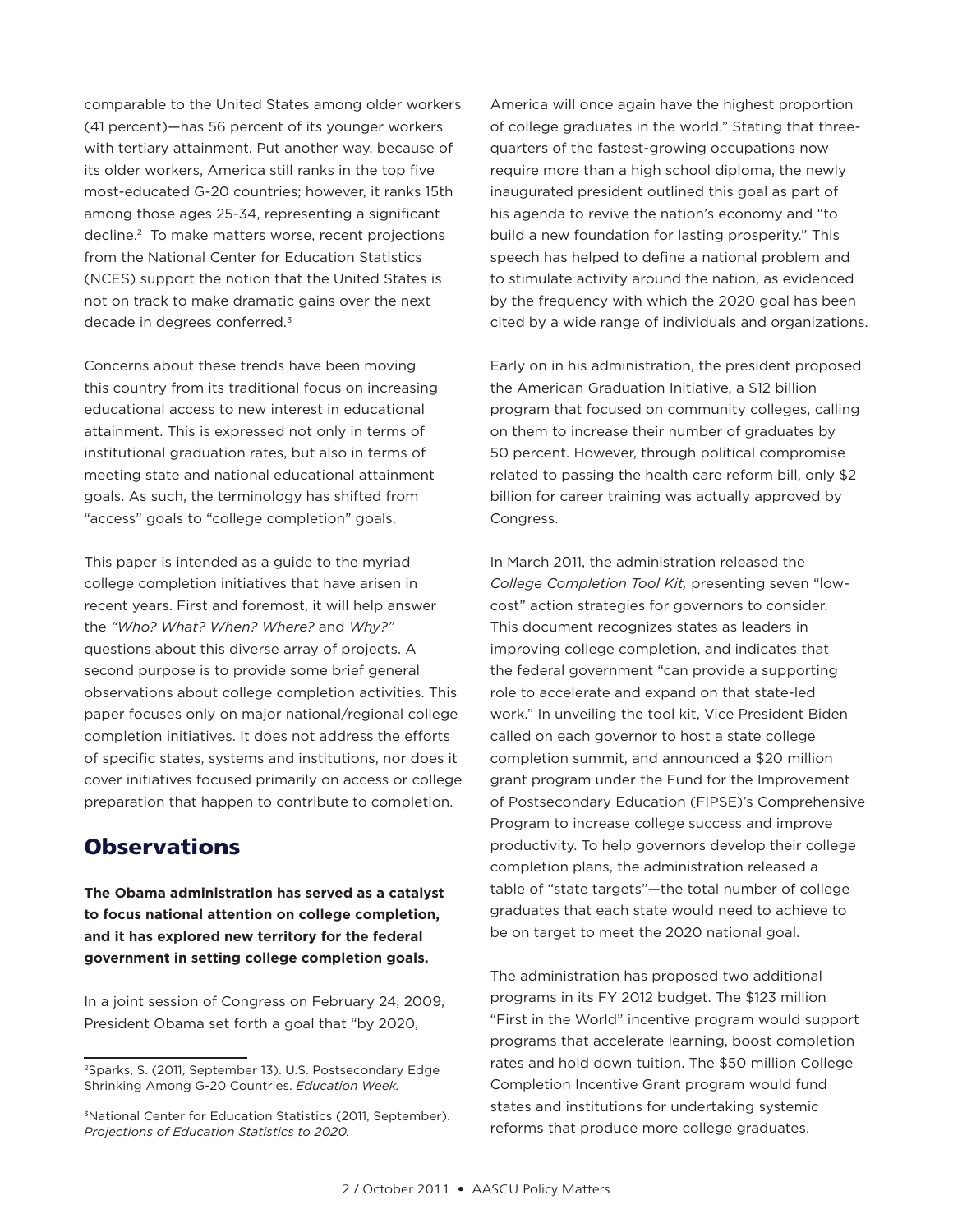## **Major foundations have provided both the voice and the funding to drive a national college completion agenda.**

In November 2008, the Bill & Melinda Gates Foundation announced an ambitious national educational goal: to double the number of lowincome students who earn a postsecondary degree or certificate by age 26 by the year 2025. The initial focus was on community colleges, a sector that has received the continued interest of the foundation. Their strategy includes the following:

- Improving the performance of the postsecondary education system;
- Supporting young adult success; and
- Encouraging U.S. leaders to commit to helping students complete their degrees.

Also in 2008, the Lumina Foundation for Education began talking about a single, overarching "big goal"—to increase the percentage of Americans with high-quality degrees and credentials to 60 percent by the year 2025. Lumina has defined three critical outcomes:

- Preparation: Students are prepared academically, financially and socially for success in education beyond high school.
- *Success:* Higher education completion rates are improved significantly.
- *Productivity:* Higher education productivity is increased to expand capacity and serve more students.

Lumina's three approaches include effective practice, public policy, and public will-building.

These foundations have committed to working as partners to achieve their mutual goals, and many other foundations have joined in this effort.

# **Many organizations have responded to the call for increasing college completions, and they are carrying out a wide array of activities.**

Included in this policy brief is a table containing descriptions of over a dozen major national college completion initiatives. As the table illustrates, some initiatives are broad-based, covering the wide spectrum of higher education. Others have a more narrow focus, concentrating on sub-groups such as community colleges or adult populations. Some focus specifically on narrowing the completion gap between traditional college populations and underrepresented groups.

Though their goals, objectives and strategies vary, completion initiatives generally concentrate on one or more of the following:

- Raising awareness of issues and mobilizing public support.
- Improving public policy.
- Improving institutional outcomes through programmatic activity and creating a culture of student success.
- Improving higher education productivity.
- Developing more refined completion measures.4
- Analyzing current policies and practices, and identifying effective policies and best practices.

## **If the nation is to reach its college completion goals, it will take long-range, coordinated effort. Some cautions and potential pitfalls can be pointed out.**

- *Initiative fatigue should be avoided.* Given limited time, money and energy, there is decreasing value in spreading institutional or state efforts too thin, in terms of developing and/or signing on to new projects.
- *Coordination is essential.* This is the key to minimizing duplication of effort and to maximizing efficiency and effectiveness. For example, consensus around new metrics is preferable to developing numerous separate sets of measures.

<sup>4</sup>Because many of the new completions will come from students who are currently excluded from the Graduation Rate Survey (GRS), new metrics are being developed to track the progress of part-time students, transfer students and students returning to college with previous credits. Additional measures are being developed to: better track sub-groups, such as low-income students; measure educational attainment in the context of state demographics; and monitor intermediate steps along the way to completion.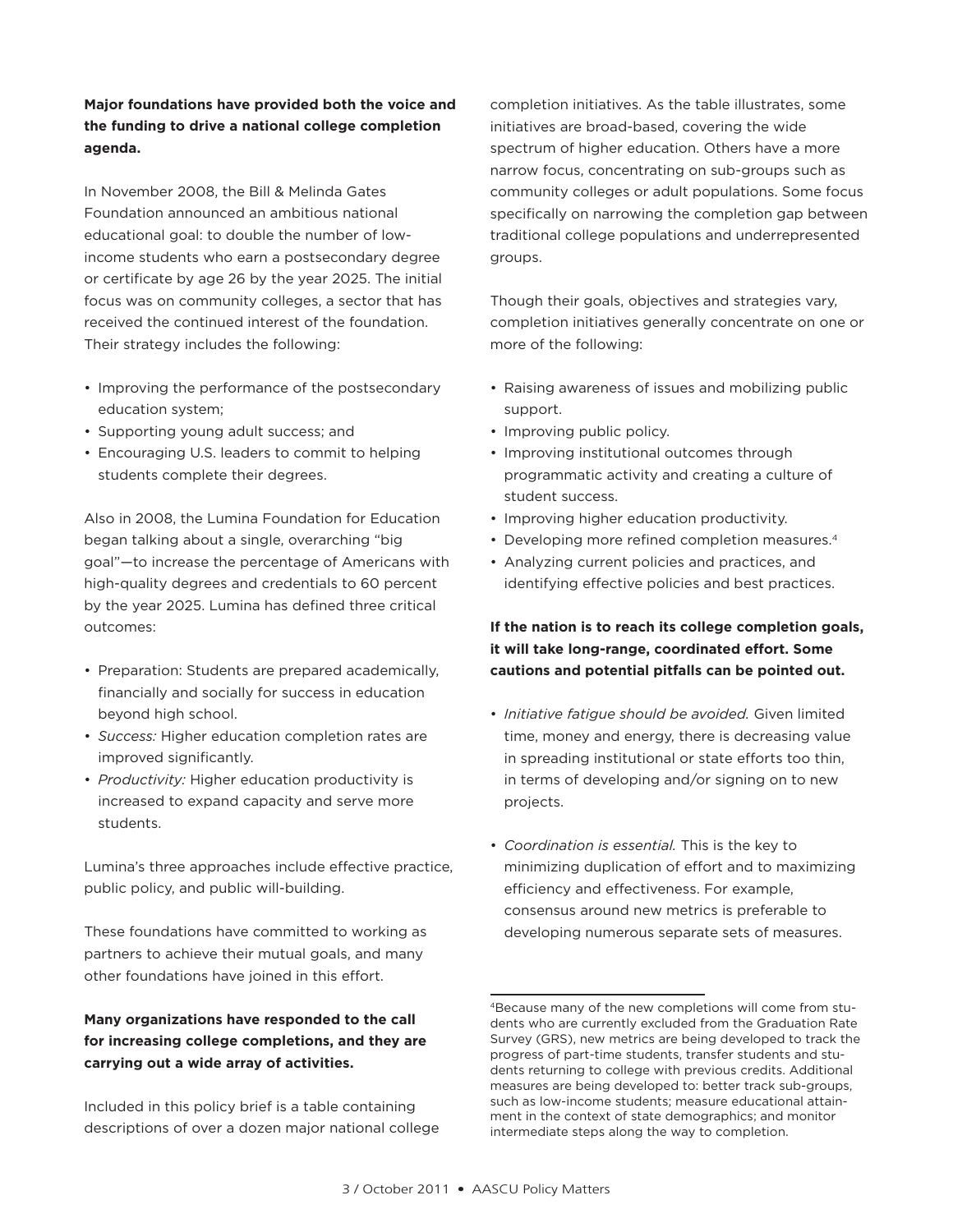- A*ccess goals must not be abandoned.* Educational attainment goals cannot be achieved without continued commitment to educational opportunities for all.
- *Commitment to quality must be maintained.* Despite funding challenges, there is little value in producing many more postsecondary credentials if those credentials provide poor preparation for the workplace. Quality must be maintained, if not strengthened.
- *There must be planning for the future.* It is easy to focus on the initiative rather than the long-term goal. Plans are needed for what will happen when current funding sources are depleted.

# **Conclusion**

There is no doubt that significant challenges lie ahead if the nation is to meet the president's goal of having the highest proportion of college graduates in the world by 2020. Whether that goal can be met remains to be seen, but significant progress can and must be made if the nation is to remain competitive in the global economy. This paper has described many key initiatives currently tackling the goal of generating more college degree completions, including important efforts to engage state policymakers and institutions in bringing about needed change. The real work will continue as governors and state legislators strive to put into place finance systems, accountability systems and other state policies in support of college completion goals, and as institutions work to make student success an integral part of everything they do.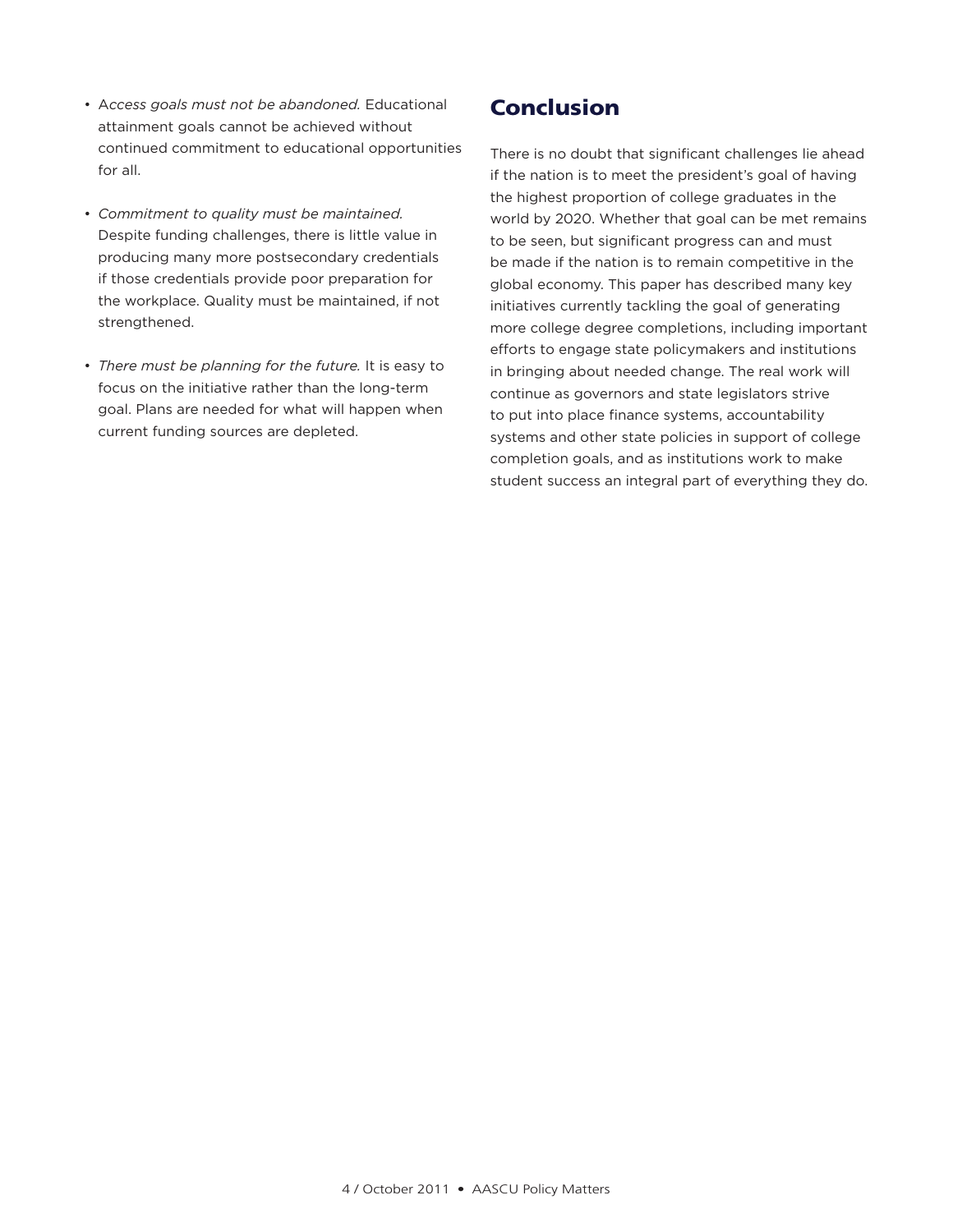# Summary of Major U.S. College Completion Initiatives

# Access to Success (A2S)

**Sponsoring Organizations:** National Association of System Heads (NASH) and The Education Trust.

**Funding Partners:** Lumina Foundation for Education and the Bill & Melinda Gates Foundation.

**Origins:** In fall 2007, with support from The Education Trust, a group of NASH members came together to form A2S "to increase the number of college graduates in their states and ensure that those graduates are more broadly representative of their states' high school graduates." They agreed to publicly report baseline and progress data and to share collective resources and expertise. They asked The Education Trust to report regularly to the public on their progress, necessitating more comprehensive databases and new metrics for examining student progress and degree completion.

**Goals, Objectives and Strategies:** To cut the college-going and graduation gaps for low-income and minority students in half by 2015. (Each participating system sets its own improvement targets based on the economic and workforce needs of the particular state.)

To create better access and success metrics that measure the following:

- Does a higher education system's entering class reflect the socioeconomic and racial/ethnic profiles of its state's high school graduates?
- How do the success rates of low-income and underrepresented minority students compare with those of other students within the system?
- Do the system's graduates reflect the diversity of the state's high school graduates?

### **Accomplishments to Date:**

- Twenty public higher education systems in 18 states (Calif., Conn., Fla., Hawaii, Ky., La., Md., Minn., Mo., Miss., Mont., N.C., N.Y., Pa., R.I., S.D., Tenn., Wis.) currently participate in A2S. This represents more than 300 institutions serving over three million students.
- The Education Trust has developed new metrics that include transfer and part-time students, measure performance and progress in the context of the state's population, and focus on both access and success.
- Produced *Charting a Necessary Path: The Baseline Report of Public Higher Education Systems in the Access to Success Initiative* (December 2009). Much of the information in the individual baseline reports, including the graduation rates of low-income and nontraditional students, was not previously available to the public.
- In August 2010, the Education Trust launched The U.S. Education Delivery Institute, a partner organization that helps A2S systems mobilize their college completion efforts.
- The Education Trust has led training efforts at the system and campus level on the leading indicators framework. Leading indicators are a set of proven factors such as credit accumulation that provide early signals of how well students are progressing toward degree completion.
- The Education Trust has developed a series of publications related to A2S work, highlighting institutions that are making gains in minority graduation rates and closing achievement gaps.

### **Time Frame and Future Plans:**

The initiative runs through 2015. The A2S work described above is building capacity in these systems to ensure sustainability.

**Website:** http://www.edtrust.org/issues/higher-education/access-to-success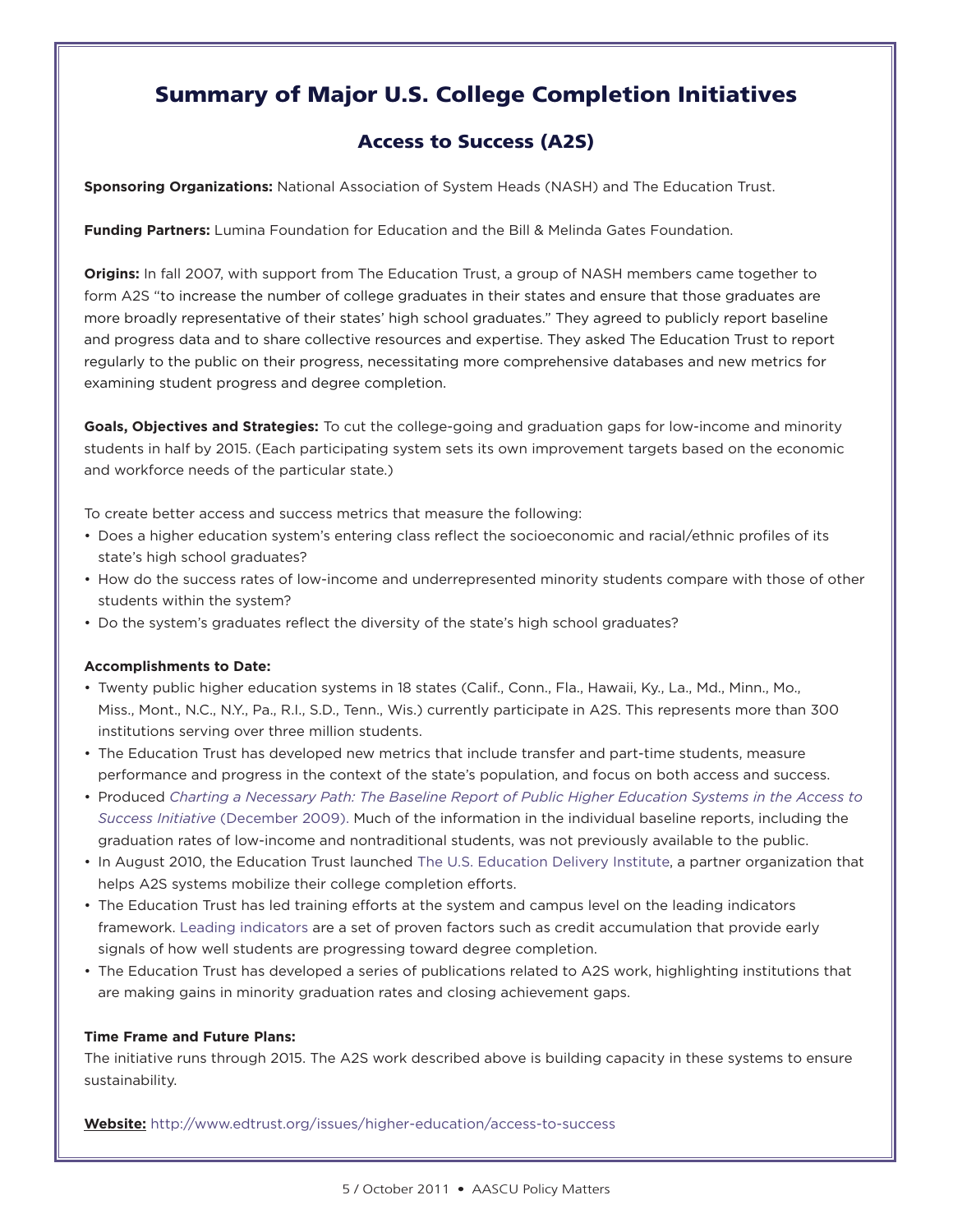# ACE Commission on Education Attainment

**Sponsoring Organizations:** American Council on Education (ACE), American Association of Community Colleges (AACC), American Association of State Colleges and Universities (AASCU), Association of American Universities (AAU), Association of Public and Land-grant Universities (APLU) and National Association of Independent Colleges and Universities (NAICU).

**Origins:** In 2011, all six of the Washington DC-based presidential higher education associations began work on a joint effort to address the goal to substantially increase the number of individuals in the country with a postsecondary degree. The intent is for college and university presidents to provide clear and decisive leadership toward this goal. By bringing together a diverse group of higher education leaders, this effort is designed to recognize the wide range of institutions in the postsecondary universe and avoid applying single solutions to all types of schools.

**Goals, Objectives and Strategies:** To assess the need for improved college retention and attainment and to chart a course for improvement.

Broad themes of the commission's work:

- Assess the environmental factors reshaping American society and higher education, and the implications of these factors.
- Identify and advocate actions that must be taken by colleges and universities to increase student access and success in postsecondary education.
- Define and clarify actions that must be taken by external stakeholders (state and federal governments, the private sector and K-12 education) to support and complement efforts by the higher education community to expand student participation and success.

### **Accomplishments to Date:**

- Prepared a prospectus to guide the work of the commission.
- Have invited a commission of institutional presidents and chancellors drawn from and broadly representative of the members of each of the six presidential associations; have scheduled the first meeting for October 2011.

#### **Future Plans:**

• The panel will convene throughout 2012 with the hope of producing a final document by the end of the year.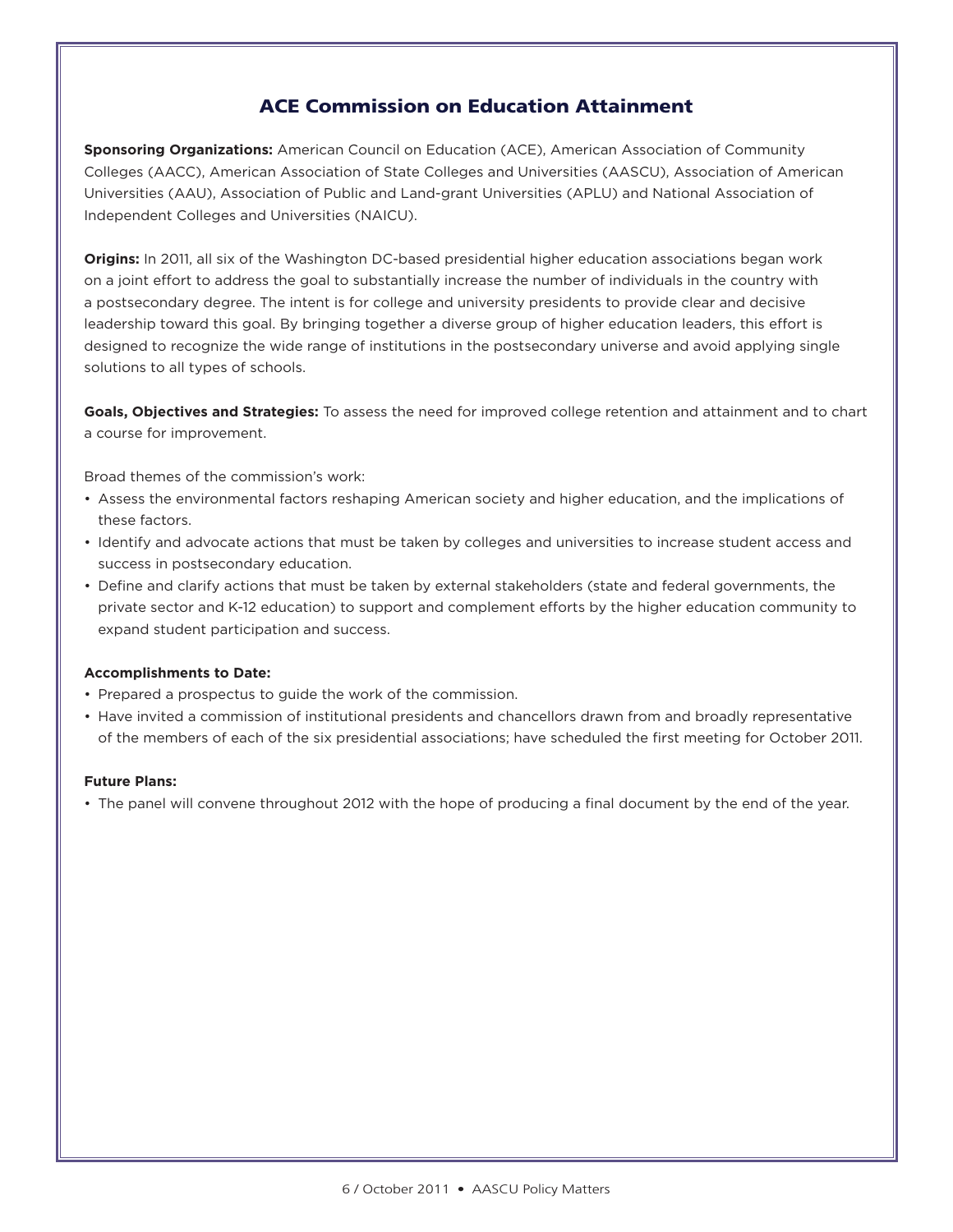# Achieving the Dream

**Funding Partners:** Lumina Foundation for Education (Founding Investor) and over 20 funders.

**Origins:** Achieving the Dream was conceived as a national initiative in 2004 by the Lumina Foundation and seven founding partner organizations: American Association of Community Colleges; Community College Leadership Program at the University of Texas-Austin; Community College Research Center, Teachers College, Columbia University; Jobs for the Future; MDC; MDRC; and Public Agenda. It began with 27 colleges in five states, numbers that have since steadily grown. In 2010, with the support of Lumina and the founding partners, Achieving the Dream, Inc. was established as an independent national non-profit organization.

**Goals, Objectives and Strategies:** To help more community college students, particularly low-income students and students of color, stay in school and earn a college certificate or degree.

The objective is to help more students:

- Successfully complete the courses they take;
- Advance from remedial to credit-bearing courses;
- Enroll in and successfully complete gatekeeper courses;
- Enroll from one semester to the next; and
- Earn degrees and/or certificates.

The approach is to close achievement gaps and accelerate student success through:

- Improving results at institutions;
- Influencing public policy;
- Generating knowledge; and
- Engaging the public.

### **Accomplishments to Date:**

- Has grown to a network of 160 institutions that have implemented diverse evidence-based programs and policy changes resulting in advancements in student success.
- Coordinated 16 state policy teams (Ark., Conn., Fla., Hawaii, Ind., Mass., Mich., N.C., N.M., Ohio, Okla., Pa., S.C., Texas, Va., Wash.) working in 30 states and the District of Columbia, leading to a variety of outcomes, such as making community college student completion a state priority and developing statewide measures for tracking student success.
- Produced numerous publications, including policy briefs, practical guides for community colleges and a 50-state policy audit.
- Developed data tools as well as a national longitudinal database that tracks full- and part-time students to allow study of various student success outcomes that can be analyzed by race, ethnicity and other student characteristics.

### **Time Frame and Future Plans:**

• Will continue to add new colleges.

**Website:** http://www.achievingthedream.org/default.html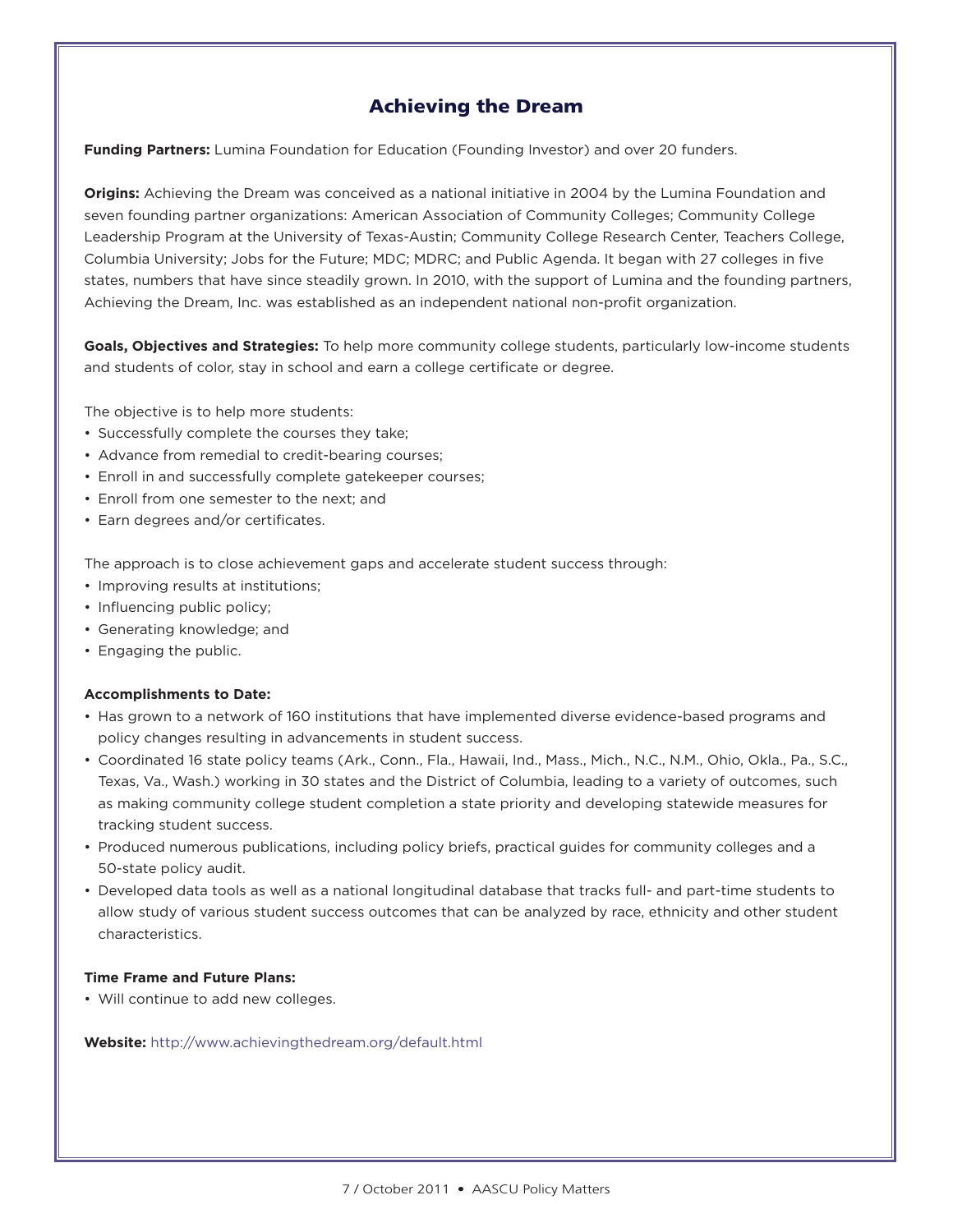# Adult College Completion Network

**Sponsoring Organization:** Western Interstate Commission for Higher Education (WICHE).

**Funding Partner:** Lumina Foundation for Education.

**Origins:** In September 2010, Lumina Foundation awarded WICHE a grant to develop a collaborative learning network to support Lumina's Adult Degree Completion strategy. Made up of regional organizations, state agencies, city programs, non-profit organizations and others, the network is designed to serve as a mechanism for networking, communication and dissemination of information about successful adult college completion strategies.

**Goals, Objectives and Strategies:** To unite organizations and agencies working to increase college completion by adults with prior credits but no degree in a collaborative learning network.

Approaches include development of:

- An interactive website;
- Meetings/conferences;
- Webinars;
- Policy briefs and reports on lessons learned; and
- A repository of higher education policies related to adult learners.

### **Accomplishments to Date:**

- First convening took place in March 2011.
- Launched www.adultcollegecompletion.org website.
- Developed "Project Warehouse," a searchable compilation of projects aiming to boost college completion among adults.
- Developed an email discussion listserv to connect policymakers, practitioners and others working to promote and improve adult college completion.

### **Time Frame and Future Plans:**

This is a four-year grant. Participation is open to those working to develop and implement policies and programs that help adult students with some college credit return to school to complete their degree or certificate.

**Website:** http://www.adultcollegecompletion.org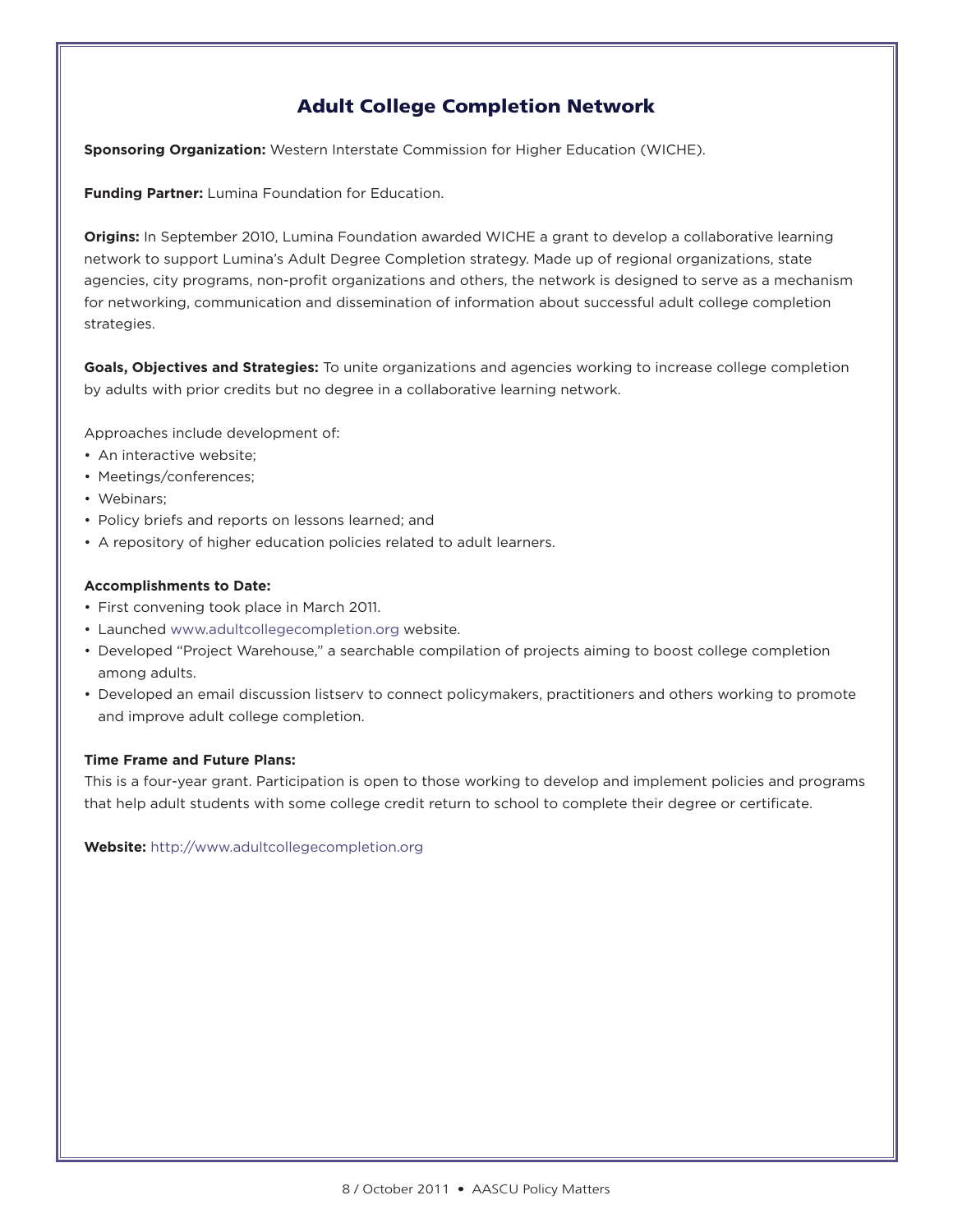# Boosting College Completion for a New Economy

**Sponsoring Organization:** Education Commission of the States (ECS).

**Funding Partner:** Bill & Melinda Gates Foundation.

**Goals, Objectives and Strategies:** To work with legislative and higher education leaders to improve their state economies by increasing the number of residents with a postsecondary credential.

Will engage state legislators by:

- Engaging higher education leaders in their state to explore how the legislature can support strategies to increase postsecondary completion;
- Analyzing current state policies to determine their impact on college completion and workforce development goals; and
- Convening legislative chairs to develop model legislation that they can introduce in their state.

#### **Accomplishments to Date:**

- Developed a library of online resources related to college completion and workforce development.
- Produced a comprehensive 50-state database of legislative enactments related to degree attainment and workforce development.
- Produced *Legislative Commissions and Task Forces: Developing Strategies to Meet Completion & Workforce Challenges* (April 2011), the first in a series of policy briefs that examines strategies legislatures are developing to improve college completion and workforce development.

#### **Future Plans:**

This is a two-year initiative.

**Website:** http://www.boostingcollegecompletion.org/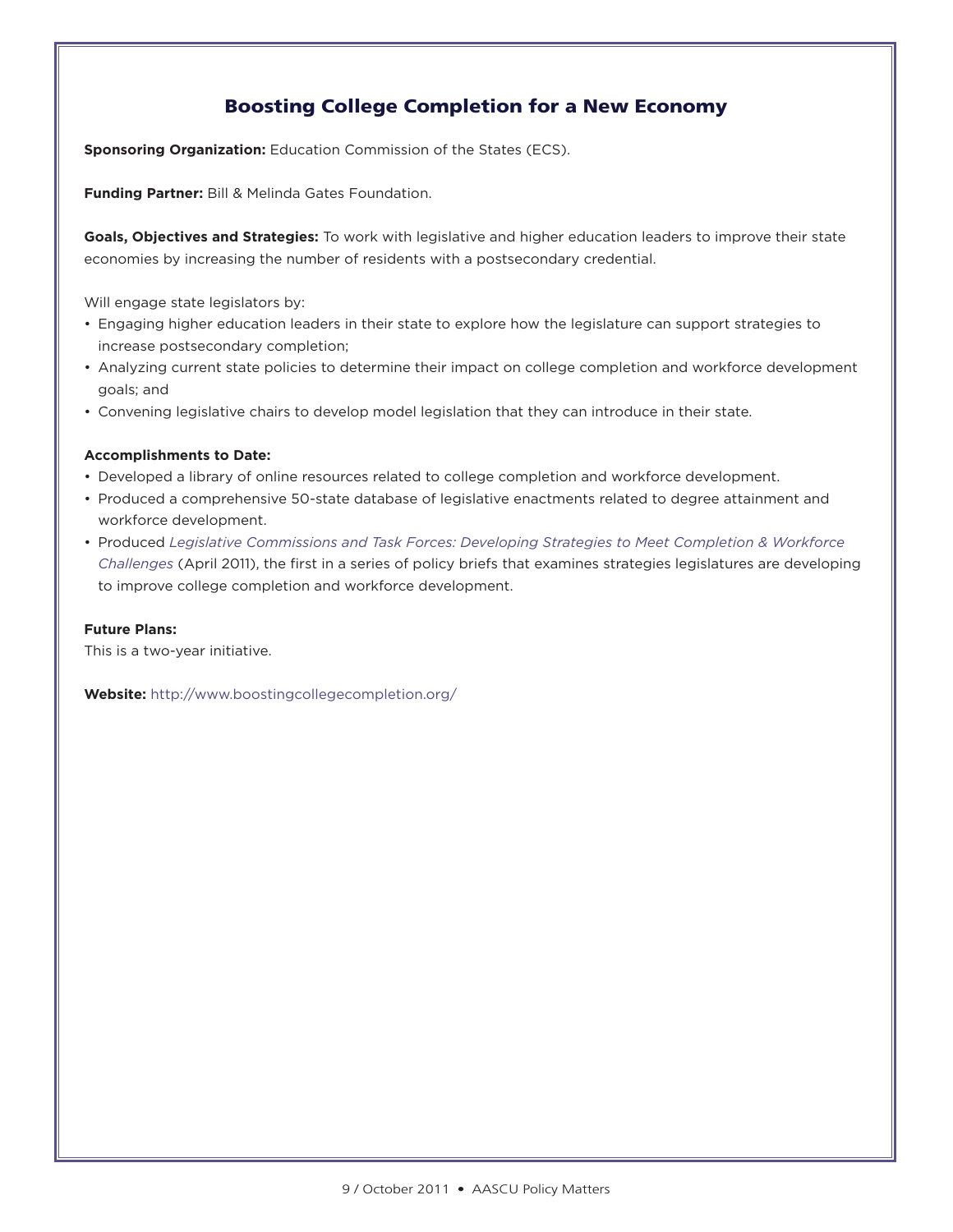# College Completion Agenda

**Sponsoring organization:** College Board.

**Collaborating Partners:** National Conference of State Legislatures (NCSL), *Excelencia* in Education and National Council of La Raza.

**Origins:** In 2008, the College Board convened the Commission on Access, Admissions and Success in Higher Education to study the educational pipeline as a single continuum and to identify solutions to increase the number of students who graduate from college, especially low-income and underrepresented minority students. The 2008 report *Coming to Our Senses: Education and the American Future* defined an overarching goal and offered 10 recommendations for achieving that goal. The commission noted that these recommendations must be measured on a regular basis to help bring about greater understanding of the educational landscape in the nation and how it changes over time.

**Goals, Objectives and Strategies:** To increase the proportion of 25-to-34-year-olds who hold an associate degree or higher to 55 percent by the year 2025 in order to make America the leader in educational attainment in the world.

10 recommendations:

- *• Early Childhood*. Provide a program of voluntary preschool education, universally available to children from low-income families.
- *• College and Career Counseling*. Improve middle and high school college counseling.
- *• Dropout Prevention and Recovery*. Implement the best research-based dropout prevention programs.
- *• Standards and Alignment*. Align the K-12 education system with international standards and college admission expectations.
- *• Educator Quality*. Improve teacher quality and focus on recruitment and retention.
- *• College Admission*. Clarify and simplify the admission process.
- *• Student Financial Aid*. Provide more need-based grant aid while simplifying and making financial aid processes more transparent.
- *• College Affordability*. Keep college affordable.
- *• College Completion*. Dramatically increase college completion rates.
- *• Adult Education*. Provide postsecondary opportunities as an essential element of adult education programs.

#### **Accomplishments to Date:**

- Produced *The College Completion Agenda: 2010 Progress Report* (2010), a report on the nation's status with respect to the commission's goal and 10 recommendations.
- Together with the National Conference of State Legislatures, produced *The College Completion Agenda: State Policy Guide* (2010), a practical policy guide to help state legislators pursue each of the commission's recommendations.
- In January 2011, with NCSL, launched the College Completion Agenda State Capitals Campaign, a yearlong, multi-state campaign to mobilize the nation around the common goal (Calif., Colo., Fla., Idaho, Ind., Mass., Md., N.C., N.M., N.Y., R.I., Tenn., Texas, Va., W.Va.).
- In September 2011, launched The College Completion Agenda: Latino Edition*.*

#### **Time Frame and Future Plans:**

• The College Board Advocacy & Policy Center will continue to mobilize policymakers, educators and community and business leaders across the nation to reach the 55 percent by 2025 goal.

**Website:** http://completionagenda.collegeboard.org/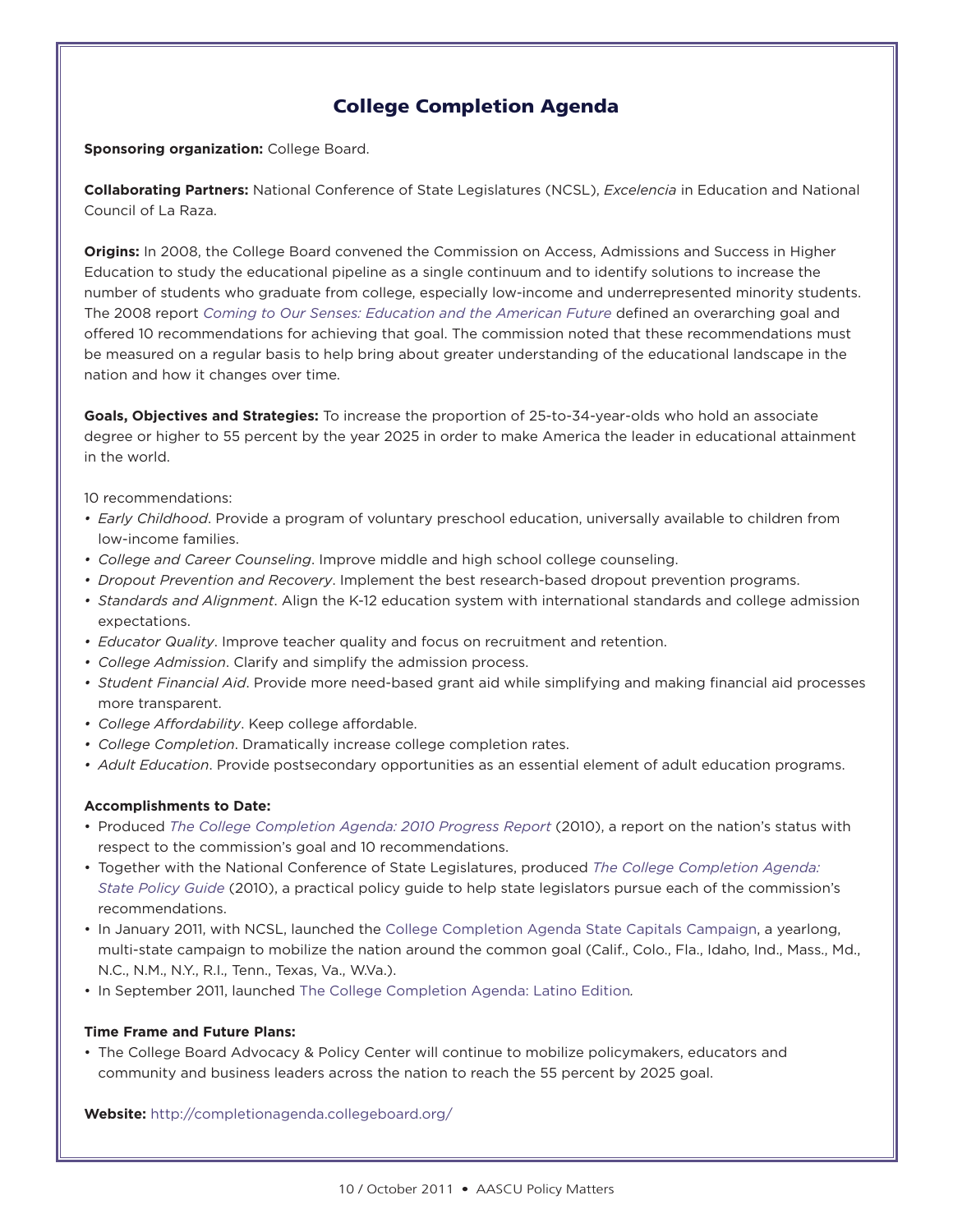# College Completion Challenge

**Sponsoring Organizations:** American Association of Community Colleges (AACC), Association of Community College Trustees, the Center for Community College Student Engagement, the League for Innovation in the Community College, the National Institute for Staff and Organizational Development and Phi Theta Kappa Honor Society.

Origins: Brought together by the Gates Foundation, six national associations that focus on community colleges signed a joint statement at the AACC annual meeting in April 2010. Titled "Democracy's Colleges: Call to Action," the statement recognizes the central role of community colleges in fulfilling critical state and national goals and affirms the need to dramatically increase student completions.

**Goals, Objectives and Strategies:** To promote the development and implementation of policies, practices and institutional cultures that will produce 50 percent more students with high quality degrees and certificates by 2020, while increasing access and quality.

Asking for community colleges across the country to sign their own completion commitments, modeled on the "Call to Action."

### **Accomplishments to Date:**

- AACC fall meeting (November 2010) focused on the college completion challenge.
- Produced a summary report from the meeting, *The Completion Agenda: A Call to Action* (April 2011), which included suggestions for advancing the completion agenda, accountability for outcomes, ideas for a completion toolkit, and obstacles and how to overcome them.
- Developed a sample college completion commitment statement and a news release template as resources for community colleges.
- 65 colleges have "accepted the challenge," as has the Maryland Association of Community Colleges.

#### **Time Frame and Future Plans:**

• Will continue to encourage colleges to join the completion challenge.

**Website:** http://www.aacc.nche.edu/About/completionchallenge/Pages/default.aspx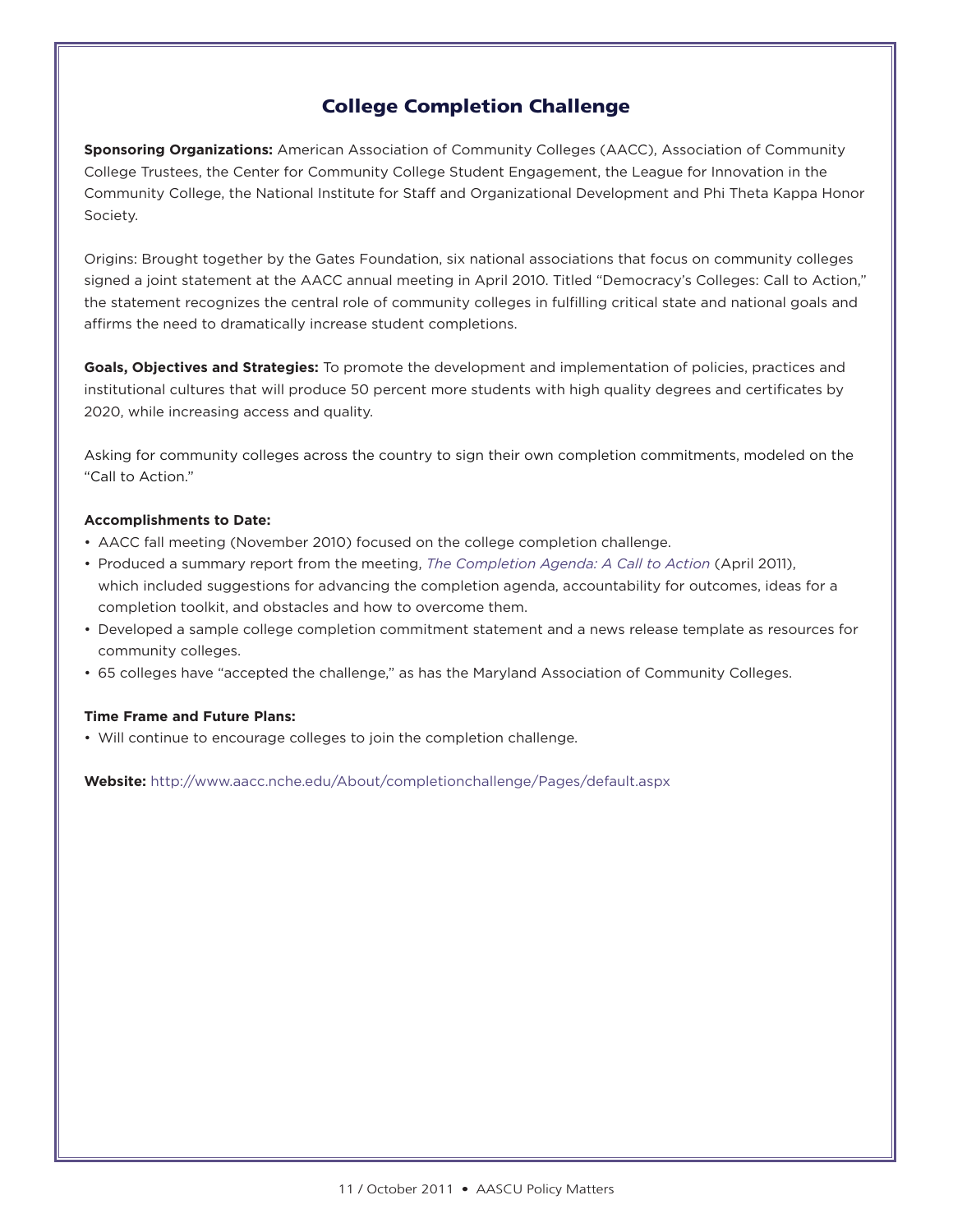# College Completion Initiative

**Sponsoring Organization:** Southern Regional Education Board (SREB).

**Origins:** SREB began its College Completion Initiative in 2008 by identifying and studying 15 regional universities that enroll large numbers of low-income students and show relatively strong rates of degree completion. SREB later began assembling recommendations for states. During his 2009-10 chairmanship of SREB, former West Virginia Governor Joe Manchin III highlighted college completion as SREB's priority. (He later took that priority to the National Governors Association.) SREB has worked closely with Complete College America.

**Goals, Objectives and Strategies:** To increase significantly the numbers of students who complete postsecondary career certificates and associate's and bachelor's degrees, so that 60 percent of each state's adults ages 25 to 64 will have one of these credentials by 2025.

10 recommendations for improving college completion fall under four general strategies:

- Set statewide priority and direction for increasing the numbers of degrees and certificates;
- Increase access to postsecondary education;
- Increase numbers of degrees and completion rates through institutional actions; and
- Increase productivity and cost-efficiency in degree completion.

#### **Accomplishments to Date:**

- Produced *Promoting a Culture of Student Success: How Colleges and Universities Are Improving Degree Completion* (April 2010), summarizing 15 institutions' successful approaches to improving graduation rates.
- Produced *No Time to Waste: Policy Recommendations for Increasing College Completion* (September 2010), providing a roadmap for states for increasing degree completion, with 50 detailed suggestions.

**Website:** http://www.sreb.org/page/1456/degree\_completion.html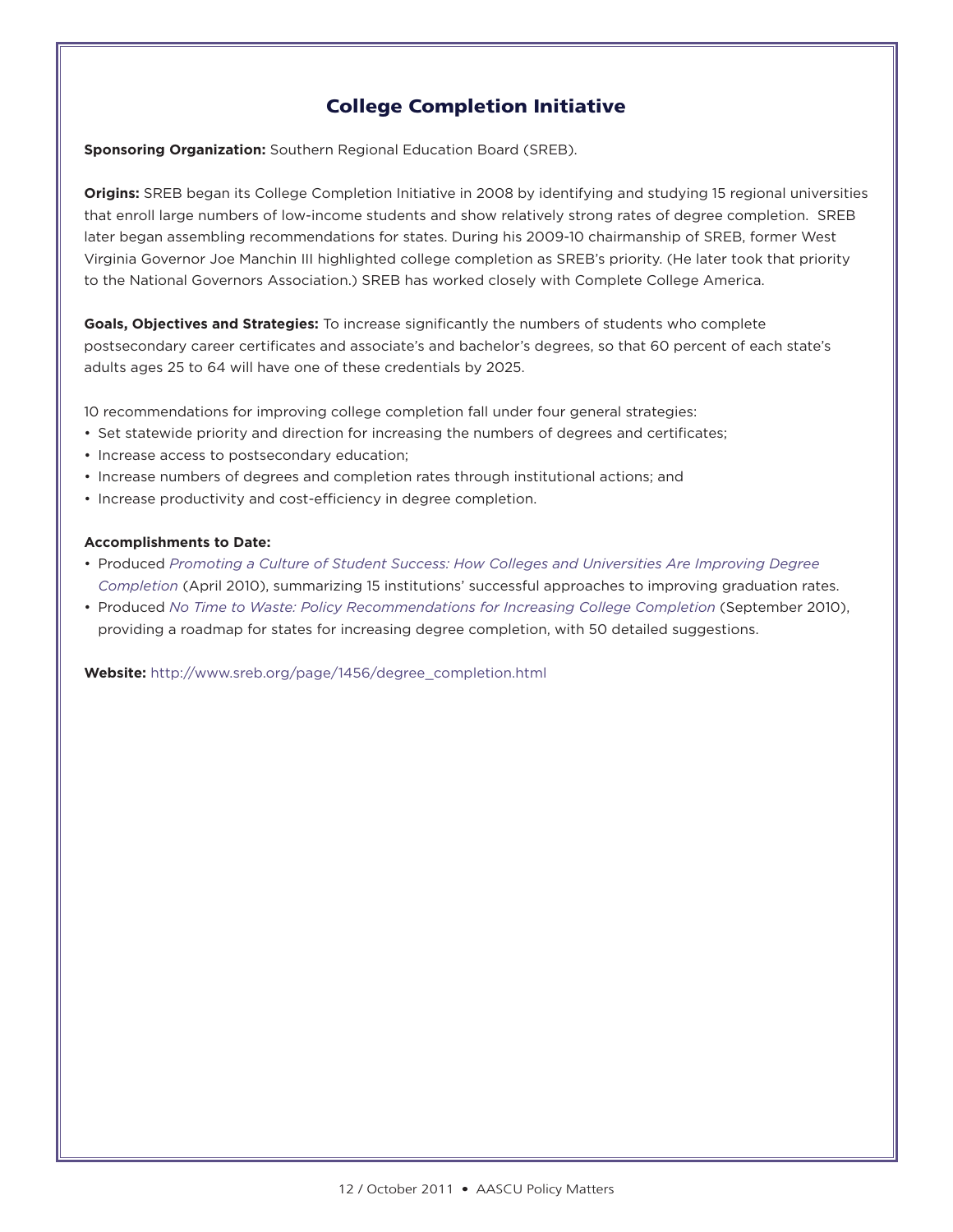# Complete College America

**Funding Partners:** Carnegie Corporation of New York, Lumina Foundation for Education, Bill & Melinda Gates Foundation, W.K. Kellogg Foundation and Ford Foundation.

**Collaborating Partners:** Nearly 20 national and regional higher education organizations for policy and research expertise.

**Origins:** Established in 2009 as a national non-profit. Began work in 2010 with 17 states that joined the Complete College America Alliance of States, a membership group of states committed to making increasing college completion a top priority.

**Goals, Objectives and Strategies:** To significantly increase the number of Americans with a college degree or credential of value and to close attainment gaps for traditionally underrepresented populations.

- To focus solely on dramatically increasing the nation's college completion rate through state policy change.
- To build consensus for change among state leaders, higher education and the national education policy community.

To join the Complete College America Alliance of States, a state—in partnership with its colleges and universities—pledges to:

- 1. Set annual state and campus-level degree and credential completion goals through 2020.
- 2. Develop state and campus-level action plans and move key policy levers.
- 3. Collect and report common measures of progress.

#### Focus areas for states:

- Shifting to performance funding;
- Reducing time-to-degree and accelerating success;
- Transforming remediation;
- Restructuring delivery for today's students; and
- Deploying transformative technology.

#### **Accomplishments to Date:**

- Number of states in the Alliance of States has grown to 29 in the three years since the organization's founding (Ark., Colo., Conn., Fla., Ga., Hawaii, Idaho, Ill., Ind., Ky., La., Mass., Md., Maine, Minn., Mo., N.M., Nev., Ohio, Okla., Ore., Pa., R.I., S.D., Tenn., Texas, Utah, Vt., W.Va.).
- Inaugural Convening was held in June 2010.
- In 2011, announced the Completion Innovation Challenge grant program. The initiative, supported by the Gates Foundation, challenged all 50 governors to implement innovative, high-impact reforms essential to significantly boosting student success and close attainment gaps. Thirty-three states applied, and 10 \$1 million implementation grants were awarded to states that produced the best plans to develop and deploy innovative, statewide strategies (Ark., Calif., Colo., Ga, Ind., Ky., Md, Tenn., Texas, W.Va.).
- Produced *Time is the Enemy* (September 2011), presenting completion data on all postsecondary students from 33 states that voluntarily participated in the study, using the Complete College America/National Governors Association Common Completion Metrics.

#### **Time Frame and Future Plans:**

• There is no termination date for this initiative. Complete College America looks forward to more states committing to completion goals and joining the Alliance of States.

**Website:** http://www.completecollege.org/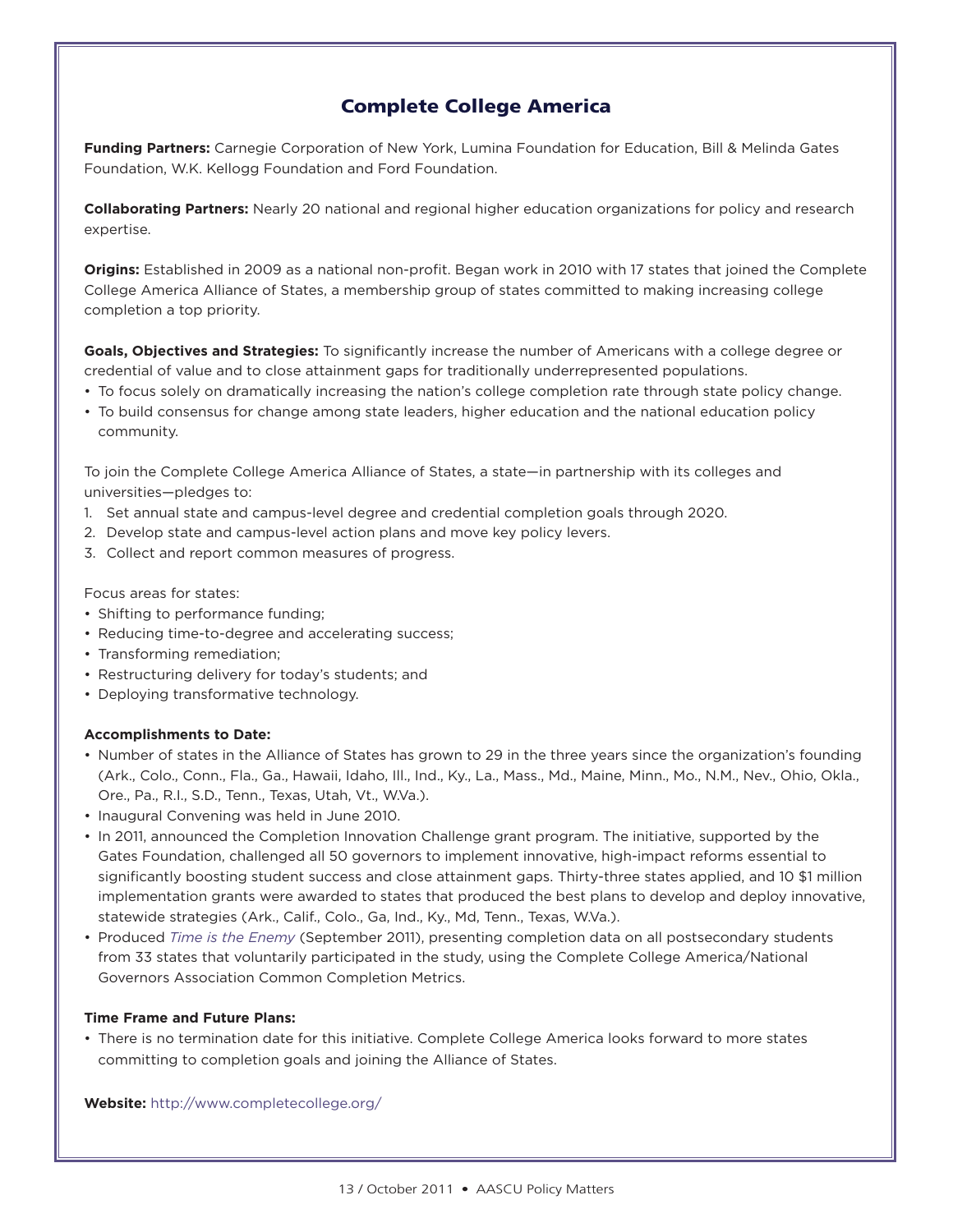# Complete to Compete

**Sponsoring Organization:** National Governors Association (NGA).

**Funding Partners:** Bill & Melinda Gates Foundation, Lumina Foundation for Education and USA Funds.

**Origins:** Former Governor Joe Manchin III selected college completion as his Chair's Initiative for 2010-11, during his chairmanship of the NGA. After his election to the U.S. Senate in November 2010, Governor Christine Gregoire (Wash.) was elected as new chair of the NGA and continued the effort as her Chair's Initiative for 2010- 11.

# **Goals, Objectives and Strategies:**

- Raise national awareness about the need to increase college completion and productivity, and the consequences of inaction.
- Create a set of common higher education completion and productivity measures that governors can use to monitor state progress and compare performance to other states and between institutions.
- Develop a series of best practices and a list of policy actions governors can take to achieve increased college completion.
- Provide grants to states to design policies and programs that increase college completion and improve higher education productivity and serve as models for other states around the country.
- Hold a learning institute for governors' senior advisors in education, workforce and economic development focusing on successful state strategies to graduate more students and meet workforce demands.

### **Outcomes:**

- Published *Common College Completion Metrics* (June 2010). This report recommended four outcome metrics and six progress metrics that states should collect and report publicly at the campus, system and state levels.
- Published *Common College Completion Metrics Technical Guide* (October 2010).
- Published *Improving Postsecondary Attainment among Adults* (February 2011).
- Published *From Information to Action: Revamping Higher Education Accountability Systems* (July 2011). This report recommended the increasing use of performance and outcome metrics, as opposed to inputs, and then using these metrics to help answer key policy questions.
- Developed a Higher Education Data Dashboard for each state.
- Compiled a series of briefing papers on topics related to the higher education completion and productivity agenda.
- Initiated a policy academy on strengthening postsecondary education accountability systems. Grant applications were received, and grants have been awarded to six states (Colo., Conn., Ky., Mo., Nev., Utah).

### **Time Frame and Future Plans:**

• The initiative formally ended in July 2011 with the announcement of the 2011-12 Chair's Initiative. Several initiative-related activities, including technical assistance to governors' offices and the policy academy, continue.

### **Website:** http://www.subnet.nga.org/ci/1011/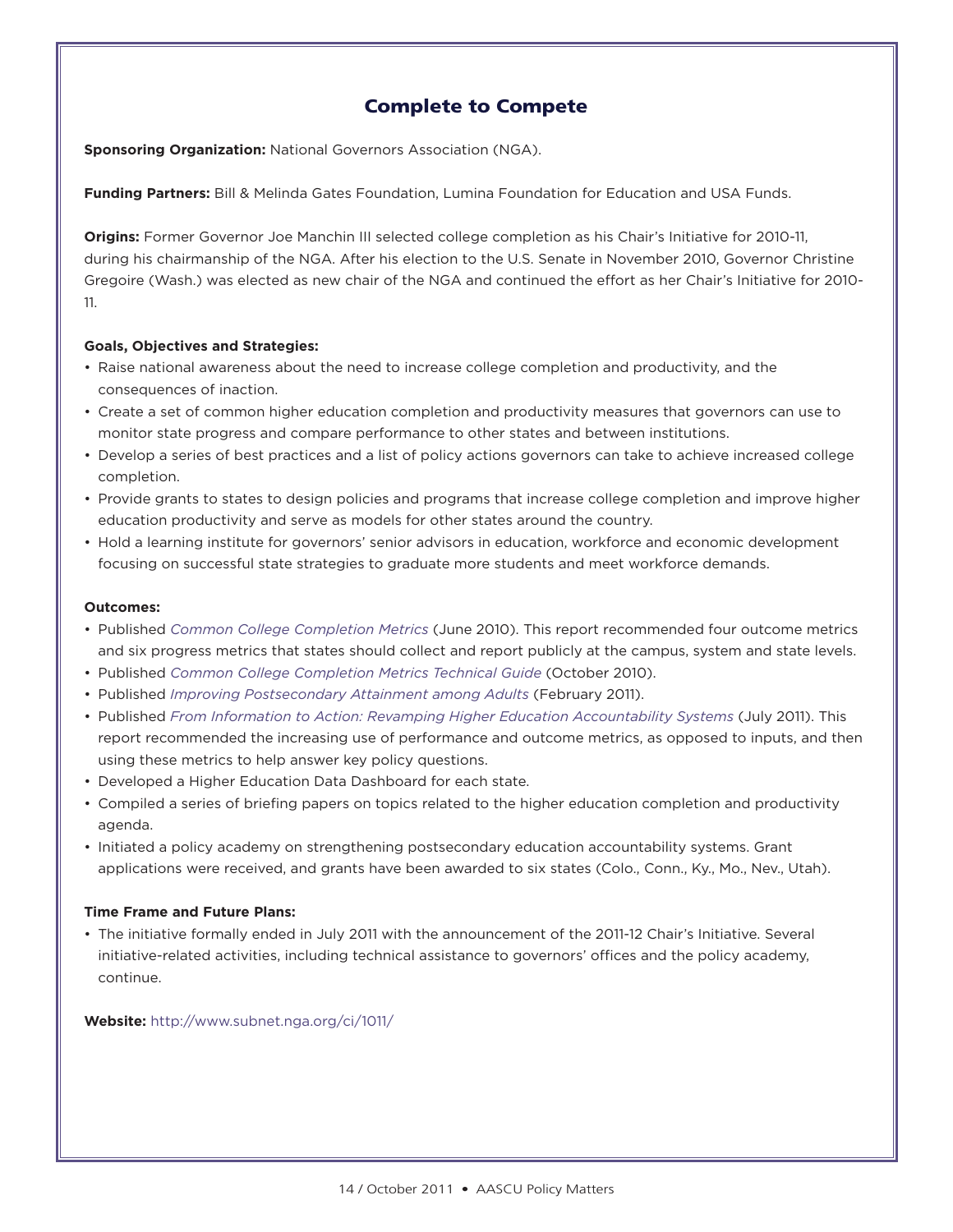# Ensuring America's Future by Increasing Latino College Completion (EAF)

**Sponsoring Organization:** *Excelencia* in Education.

**Collaborating Organizations:** 60 organizations, including ACT, Inc., American Council on Education, College Board, Complete College America, Hispanic Association of Colleges and Universities, Institute for Higher Education Policy, Jobs for the Future and National Conference of State Legislatures.

### **Funding Partners:** Bill & Melinda Gates Foundation, Lumina Foundation for Education and Kresge Foundation.

**Origins:** At a national policy forum in April 2010, *Excelencia* in Education launched Ensuring America's Future by Increasing Latino College Completion, a "human capital campaign" focused on increasing Latino college completion. Fifty organizations from diverse sectors participated as inaugural signatories in September 2010, committing to work for the common cause.

**Goals, Objectives and Strategies:** To inform, engage and sustain efforts to promote the role of Latinos in making the U.S. the world leader in college degree completion.

Going forward, *Excelencia* in Education will:

- Use its voice and convening power to emphasize the benefits to America of helping Latino students access and complete college.
- Fill an existing void by informing, organizing and tracking progress towards Latino college degree completion.
- Engage national state, community and institutional stakeholders in meaningful discussion to develop concrete efforts to accelerate Latino college degree attainment.
- Promote effective practices and policies that accelerate Latino college degree attainment.

#### **Accomplishments to Date:**

- The number of participating organizations increased from 50 to 60.
- Produced *Ensuring America's Future: Benchmarking Latino College Completion to Meet National Goals: 2010- 2020* (September 2010).
- Produced *Ensuring America's Future: Federal Policy and Latino College Completion* (September 2010).
- Produced *Roadmap for Ensuring America's Future by Increasing Latino College Completion* (March 2011), a tool for stimulating dialogue across the nation about action needed to increase Latino degree attainment. The report addresses policy at four levels: community, college/institution, state and federal.
- In October 2011, *Excelencia* in Education is hosting the 2nd Policy Forum on Latino College Completion.

#### **Time Frame and Future Plans:**

In fall 2011, *Excelencia* in Education will release factsheets on Latino college completion for the 50 states. *Excelencia* in Education intends to continue its efforts for Ensuring America's Future through 2020.

**Website:** http://www.edexcelencia.org/initiatives/ensuring-america%27s-future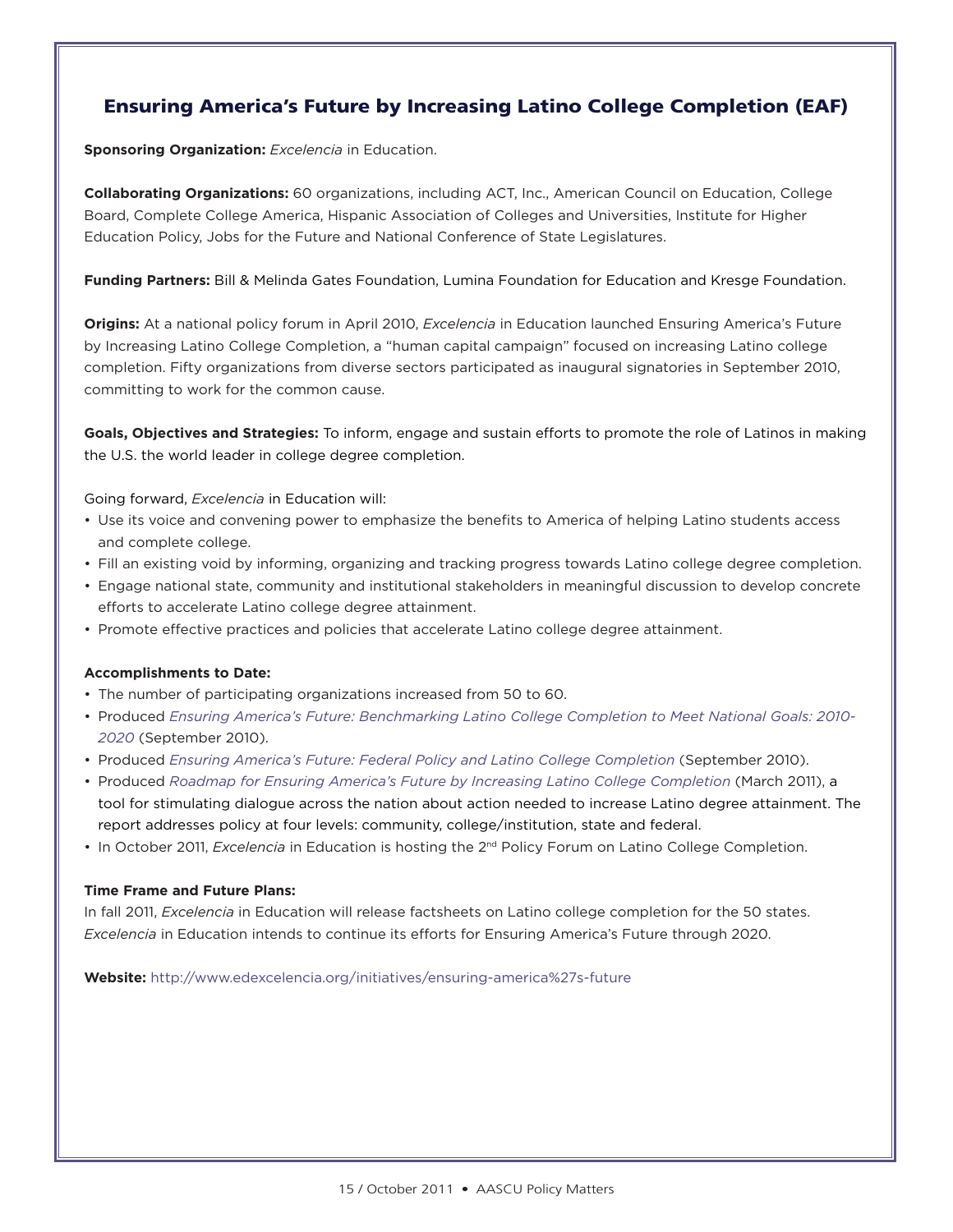# National Coalition for College Completion (NCCC)

**Sponsoring Organization:** Institute for Higher Education Policy (IHEP).

**Collaborating Partners:** More than 20 organizations, including Boys and Girls Club of America, Business Roundtable, Center for American Progress, Center for Law and Social Policy and National Urban League.

**Funding Partners:** Ford Foundation, Lumina Foundation for Education and Bill & Melinda Gates Foundation.

**Origins:** In June 2011, a broad coalition of organizations representing business, civil rights, social services, students and youth advocacy launched NCCC. NCCC differs from other college completion initiatives in that it represents stakeholders outside of education who support federal and state programs, policies and funding to increase college completion.

**Goals, Objectives and Strategies:** To mobilize a diverse, non-partisan voice in support of college completion that speaks for the collective interests of the American public by demanding a policy agenda that encourages higher education institutions to provide better support to underrepresented students.

Driving principles:

- Affordability
- Career readiness
- Equity
- Transformation
- Quality

### **Accomplishments to Date:**

- Developed the website FinishHigherEd.org, a resource center for policymakers, media, education leaders and others;
- Created a Mobilization Toolkit; and
- Began a library of promising practices.

**Website:** http://www.ihep.org/programs/nccc.cfm